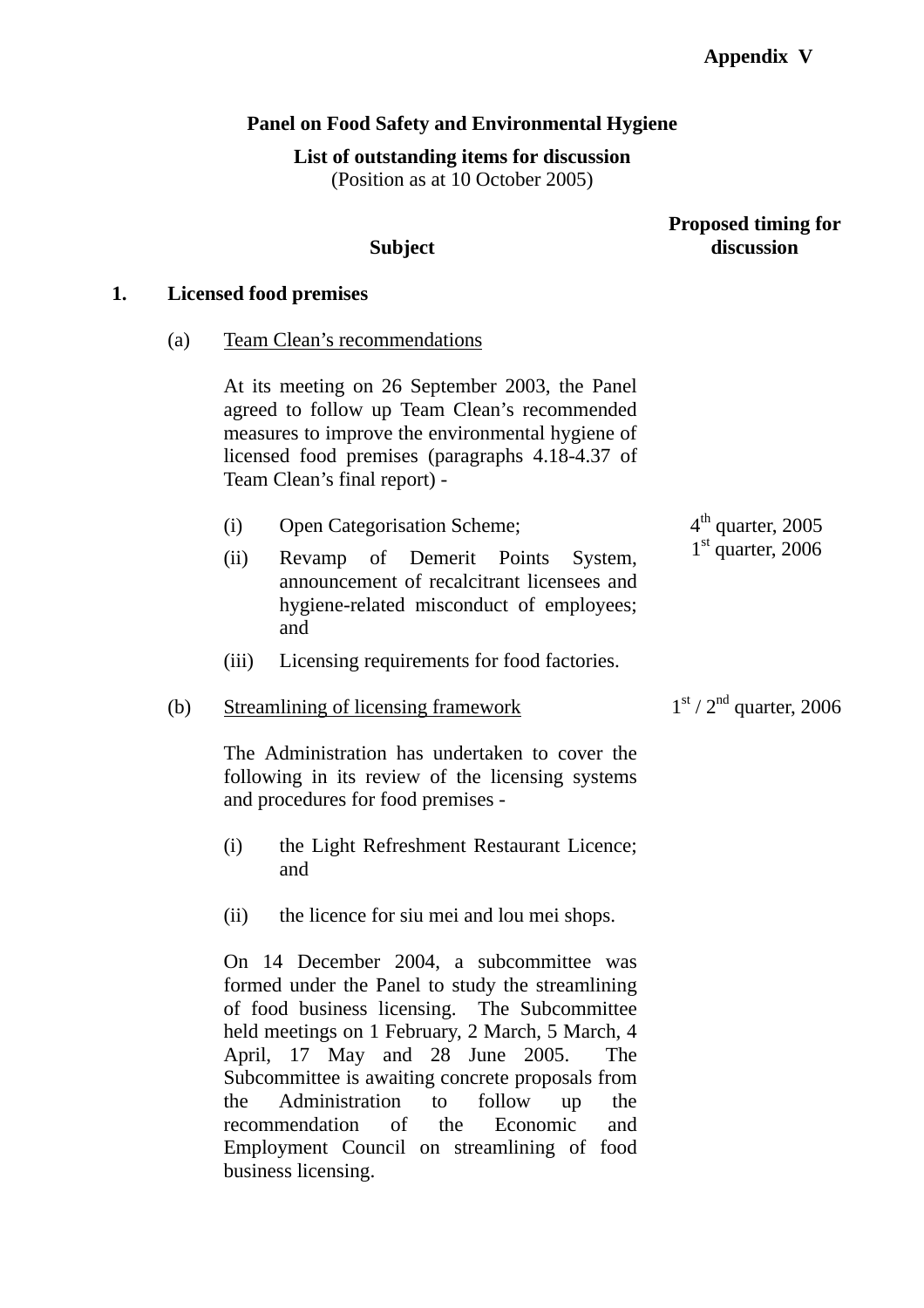(c) Regulatory control of "private kitchens"

The Panel discussed the regulatory control of "private kitchens" at its meeting on 18 December 2003. According to the Administration's paper issued to the Panel on 16 September 2005 [LC Paper No. CB(2) 2598/04-05(01)], the Administration intends to introduce amendments to the Food Business Regulation in the 2005-06 session to place "private kitchens" under licensing control and apply provisional licence to "private kitchens".

(d) Suspension of issue of licence to food premises operating without licence  $1<sup>st</sup>$  quarter, 2006

At its meeting on 14 December 2004, the Panel was advised that the Administration would consider suspending the issue of a provisional/full licence for a certain period to food premises which were found to have operated without licences upon conviction. When briefed on the proposed measures on 8 March 2005, members expressed various concerns. The Administration was requested to consider members' views and revert to the Panel later.

| (e) | <b>Enforcement of licensing conditions</b>       | $2nd$ quarter, 2006 |
|-----|--------------------------------------------------|---------------------|
|     | At the meeting between LegCo Members and Wan     |                     |
|     | Chai District Council (WCDC) on 5 May 2005,      |                     |
|     | WCDC members expressed concern about certain     |                     |
|     | "food factories" selling take-away foods and the |                     |
|     | lack of enforcement actions by FEHD against      |                     |
|     | these operators. Members attending the meeting   |                     |
|     | agreed that the matter should be referred to the |                     |
|     | Panel for follow-up.                             |                     |

#### **2. Fisheries Protection (Amendment) Bill**

The Administration originally planned to introduce the Bill in the 2004-05 legislative session. The Administration briefed the Panel on 8 March 2005 on the legislative proposal. The Panel held a special meeting  $1<sup>st</sup>$  quarter, 2006

 $2<sup>nd</sup>$  quarter, 2006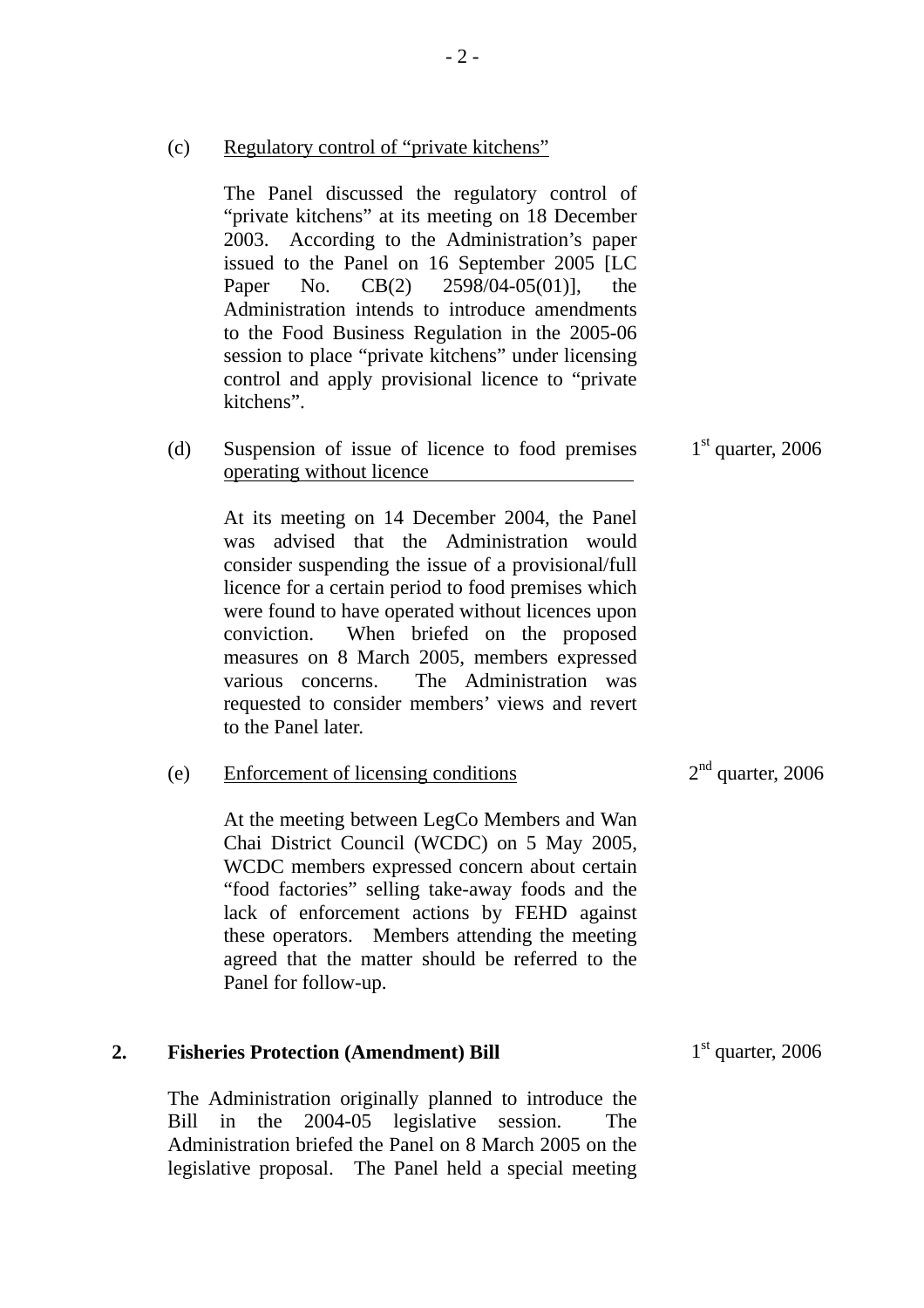on 26 April 2005 to gauge the views of the fishing industry on the proposal. The Administration was requested to further discuss with the industry before introducing the Bill into LegCo.

#### **3. Control of importation, landing and sale of live fish**

In the last term, the Panel urged the Administration to regulate the importation, landing and sale of live fish in Hong Kong. The Administration advised that it would consider how live fish should be brought under regulatory control.

The Panel also expressed concern about the increasing number of reported incidents of ciguatera fish poisoning and the presence of malachite green in eels and live fish.

The Administration reported to the Panel its review of the effectiveness of a voluntary Code of Practice at the meeting on 12 July 2005. As the number of reports on shipment of live fish after the introduction of the voluntary code was not satisfactory, the Administration advised that it would consult the fish traders and introduce a mandatory system.

The Panel also discussed the proposed regulatory framework for live fish at the special meetings in August and September 2005, following the discovery of malachite green in eels and live fish. To implement the regulatory framework, the Administration planned to introduce the legislative proposal and set up a food safety, inspection and quarantine centre in 2006.

#### **4. Labelling scheme on nutrition information**

The Panel discussed the proposed labelling system on nutrition information on 10 May and 14 June 2005. The Administration planned to introduce an Amendment Regulation in mid 2006 to give effect to the proposed nutrition information system. The Administration was requested to revert to the Panel before submitting the legislative proposal into LegCo, if further amendments were proposed to the nutrition labeling system.

Mid 2006

December 2006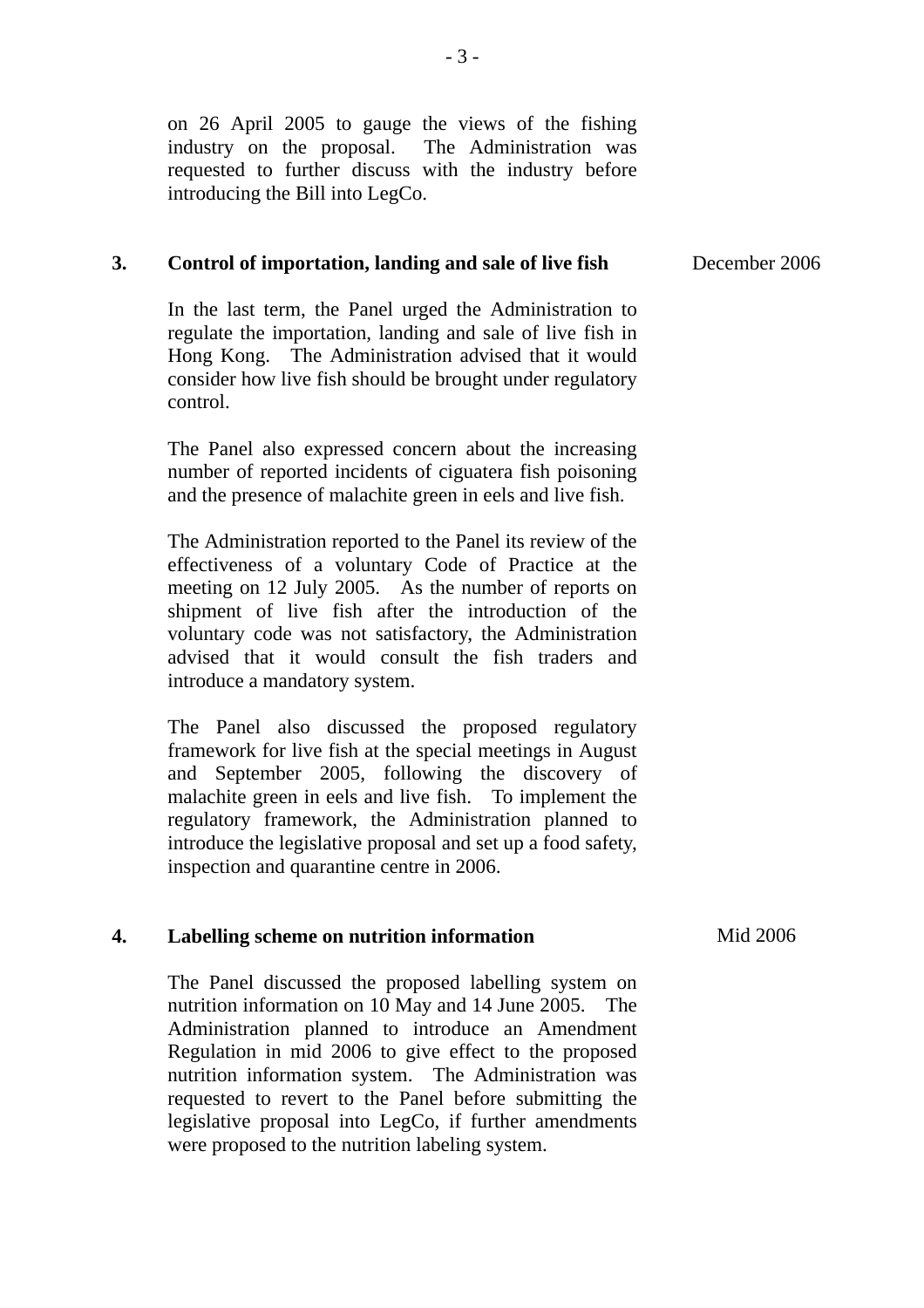# **5. Sustainable development of agricultural and fisheries industries**

Hon WONG Yung-kan has proposed to discuss ways Government can assist in promoting sustainable development of the agricultural and fisheries industries.

### **6. Regulation of genetically modified food**

The Panel discussed the Administration's proposal on 20 March 2003 and invited deputations to give views on 29 April 2003. At the meeting on 20 March 2003, the Panel passed a motion urging the Government to draw reference from the experience of the European Union countries and expeditiously introduce legislation to set up a mandatory genetically modified food labelling system.

The Administration has agreed to revert to the Panel, before introducing the legislative proposal into LegCo.

#### **7. Control of drugs and chemicals for fish**

The Subcommittee on Public Health (Animals and Birds) (Chemical Residues) Regulation and Harmful Substances in Food (Amendment) Regulation 2001 recommended the Panel to follow up, among other things, that the control under the Public Health (Animals and Birds) (Chemical Residues) Regulation should be extended to cover fish.

The Administration advised that the issue was included in the overall review of the Public Health (Animals and Birds) Ordinance (Cap. 139) and proposed to brief the Panel in the 2004-05 session.

## **8. Overall review of the Public Health and Municipal Services Ordinance (Cap. 132) and the Public Health (Animals and Birds) Ordinance (Cap. 139)**

The Subcommittee on Public Health (Animals and Birds) (Amendment) Regulation 2001, Public Health (Animals and Birds) (Animal Traders) (Amendment) Regulation 2001 and Food Business (Amendment) Regulation 2001

December 2006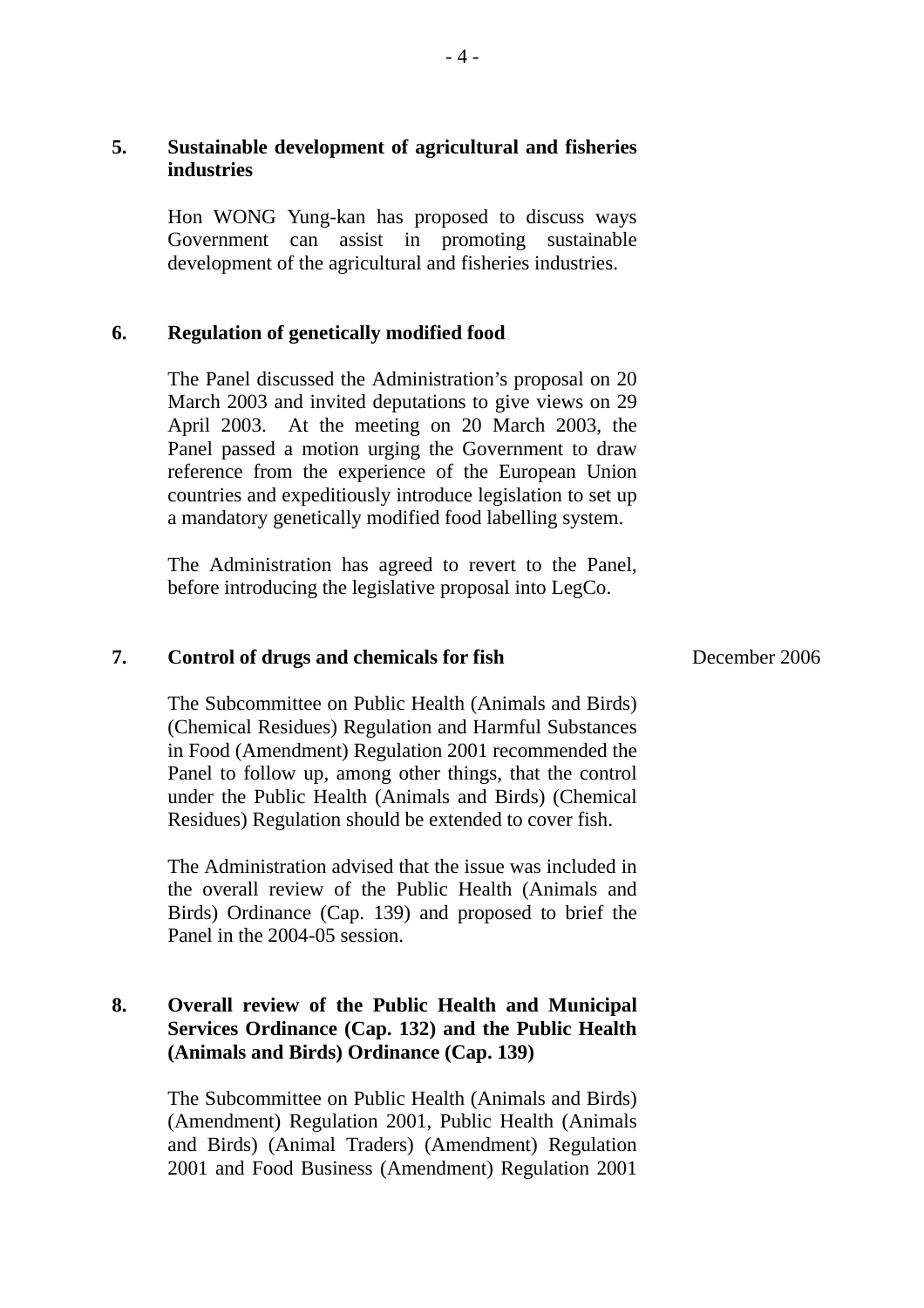recommended that the Administration should conduct an overall review on the levels of penalties in Cap. 132 and Cap. 139, to ensure that the penalties were appropriate having regard to those imposed on similar offences in other legislation. The proposal was referred to the Panel for follow-up discussion.

The Administration has also undertaken to consider the views of the Society of Prevention of Cruelty to Animals regarding the need to tighten up control of import, sale and breeding of animals.

The Panel may wish to follow up the above subject matters when the Administration has completed the review.

#### **9. Public markets and cooked food centres**

(a) Policy on markets and cooked food centres

2nd quarter, 2006

At the meeting on 15 July 2002, Panel members suggested that the Administration should conduct an overall review of the design and operation of wet public markets in order to improve their environment and hygiene conditions.

The Public Accounts Committee discussed the Director of Audit's report No. 41 on public markets managed by the Food and Environmental Hygiene Department (FEHD) in 2004. The Administration responded that the Health, Welfare and Food Bureau was discussing with the Planning Department the need to review the current planning standards for the provision of market facilities as set down in the Hong Kong Planning Standards and Guidelines. In addition, FEHD was conducting a study to identify markets with serious and insurmountable viability problems that might merit closure/consolidation.

At the meeting between LegCo Members and WCDC on 5 May 2005, WCDC members considered that FEHD should review the design and operation of public markets with a view to improving their competitiveness. Some WCDC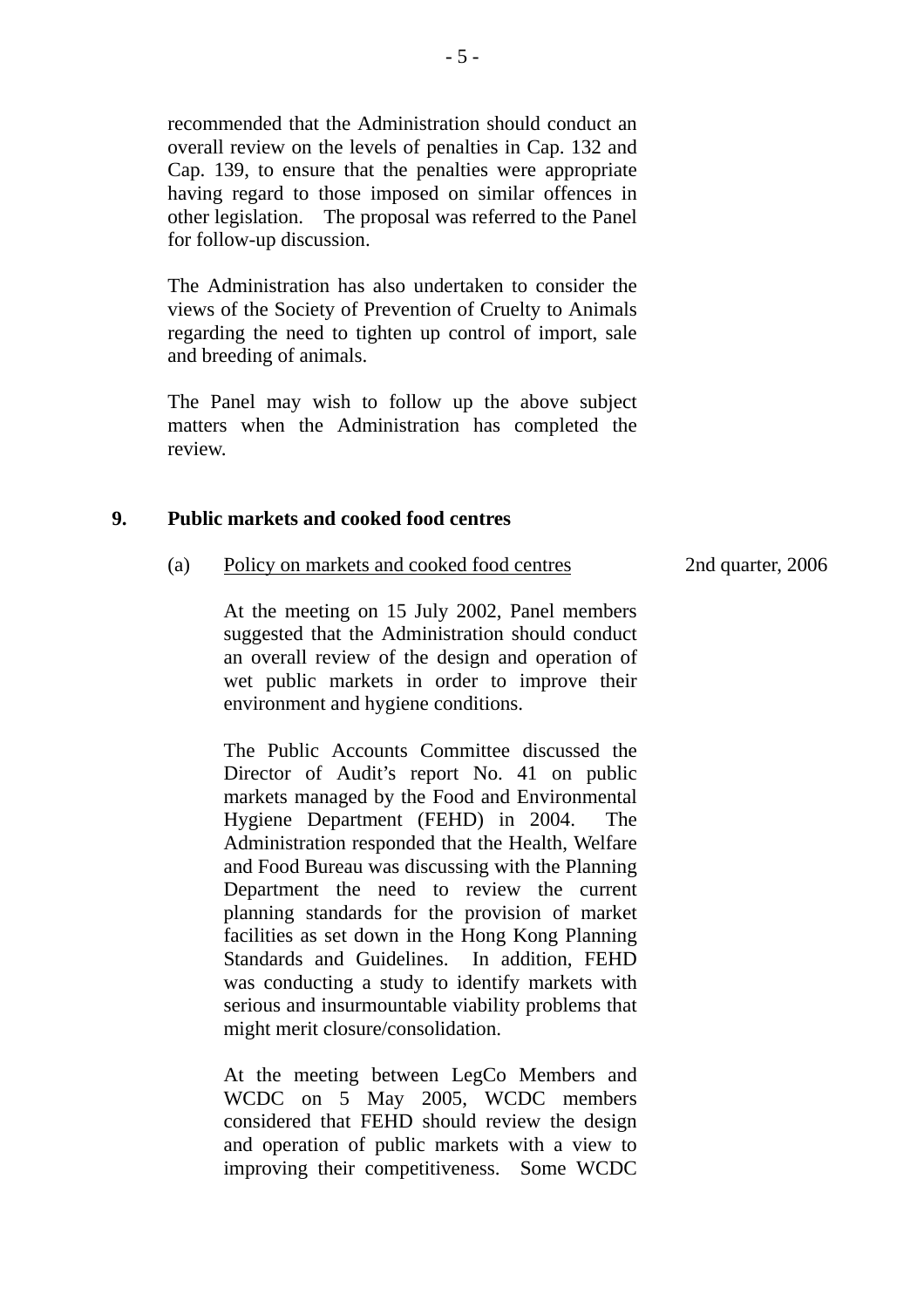members suggested that FEHD should review the consideration factors for issuing fresh provision shop licences. Members attending the meeting agreed that the matter should be referred to the Panel for follow-up.

(b) Demerit Points System

The Administration proposed to discuss with the Panel the outcome of consultation with Market Management Consultative Committees on the proposed Demerit Points System for markets managed by FEHD (paragraphs 4.1-4.17 of Team Clean's final report).

## **10. Alignment of fees and charges under the purview of the Food and Environmental Hygiene Department (FEHD) and public market rental adjustment mechanisms**

Following the dissolution of the former Provisional Municipal Councils in 2000, the Administration planned to align the fees and charges of the former Provisional Urban Council and Provisional Regional Council.

On 24 February 2003, the Administration informed the Panel that it would need more time to work out an alignment proposal for the various FEHD fees and charges as well as the public market rental adjustment mechanisms.

The Administration subsequently advised the Panel that according to Section 9 of the Provision of Municipal Services (Re-organisation) Ordinance (Cap. 552), FEHD fees/charges would remain unchanged until the Secretary for Health, Welfare and Food made a regulation to amend them.

## **11. Liquor licensing policy and legislation**

At the meeting held between LegCo Members and Yau Tsim Mong District Council (YTMDC) members on 13 February 2003, it was considered that the Administration should conduct a comprehensive review of the existing  $1<sup>st</sup>$  quarter, 2006

 $1<sup>st</sup>$  quarter, 2006

 $1<sup>st</sup>$  quarter, 2006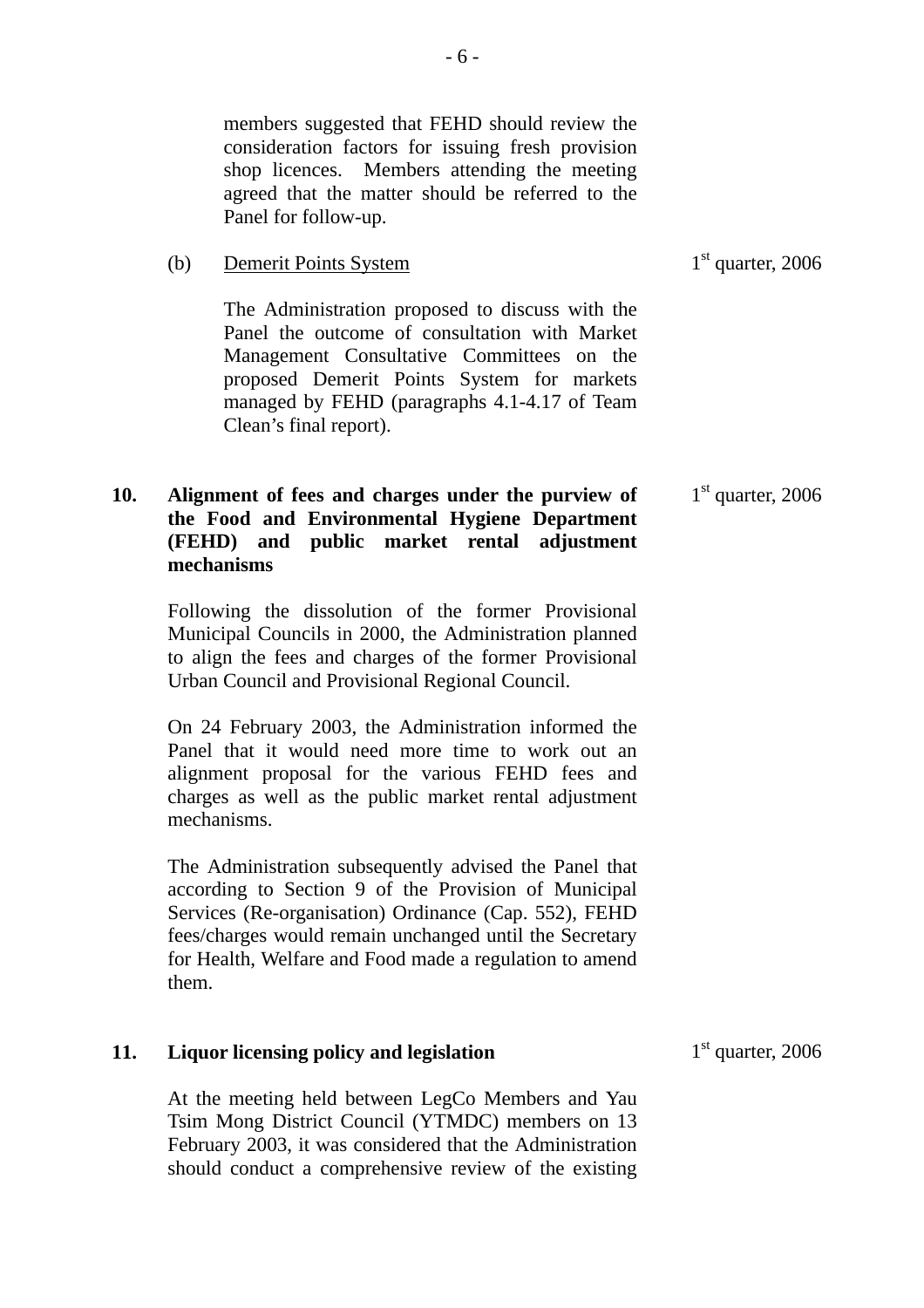liquor licensing policy and legislation. YTMDC members suggested that the Administration should restrict the number and the business hours of bars operating in the vicinity of residential areas.

The Subcommittee to Study the Streamlining of Food Business Licensing discussed the liquor licensing procedure at the meeting on 17 May 2005.

#### **12. Nuisance caused by the Tsuen Wan Slaughterhouse**   $2<sup>nd</sup>$  quarter, 2006

The item is proposed by Hon WONG Kwok-hing on 22 January 2005.

At the meeting held between LegCo Members and Tsuen Wan District Council (TWDC) on 6 January 2005, TWDC members expressed concern about nuisance caused by the Tsuen Wan Slaughterhouse. They noted that the Administration would release the findings of the feasibility study on the removal of the Slaughterhouse in the second-half of 2005. Hon WONG Kwok-hing suggests that the Panel should follow up the matter when the Administration has completed the feasibility study and that TWDC and the relevant organisations should be invited to attend the Panel meeting when the matter is discussed.

# **13. "One licence for one shop" proposal for selling chilled meat**

At the meeting on 15 April 2005, the Panel noted the advice from the legal adviser to the Panel on the "one licence for one shop" proposal. The Administration agreed to seek further legal advice on the matter and consider the Panel's proposal from the policy perspective. The Administration would revert to the Panel in due course.

At the case conference of the Complaints Division held on 26 May 2005, Duty Roster Members met with representatives of live/fresh/chilled meat trades on the "one licence for one shop" proposal. Members attending the case conference agreed that the proposal should be referred to the Panel for follow-up.